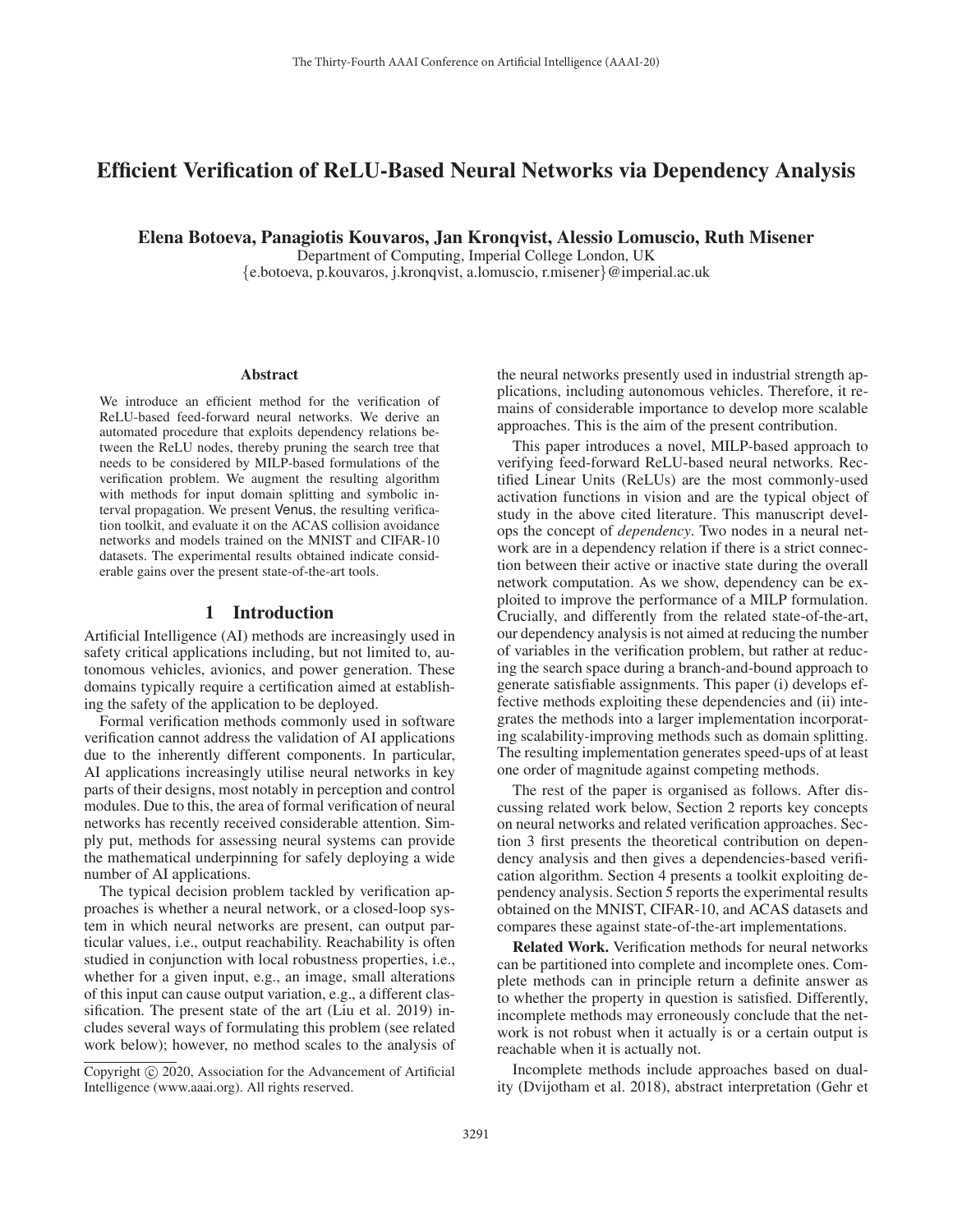al. 2018), symbolic interval analysis (Zhang et al. 2018; Wang et al. 2018a) and semidefinite relaxations (Raghunathan, Steinhardt, and Liang 2018; Fazlyab, Morari, and Pappas 2019). While the techniques differ, they all overestimate the output of the network from a given input region in an attempt to draw a conclusion from this. While incomplete methods may be very efficient in some cases, they are not comparable to the ones here presented as they may not answer the verification problem due to false negatives.

Complete approaches can be divided into 3 main groups: (i) MILP-based (Bastani et al. 2016; Lomuscio and Maganti 2017; Cheng, Nührenberg, and Ruess 2017; Fischetti and Jo 2018; Bunel et al. 2018; Tjeng, Xiao, and Tedrake 2019) techniques that formulate the verification problem at hand as a mixed integer linear program; (ii) SMT-based (Ehlers 2017; Katz et al. 2017; 2019) techniques that encode the verification problem as the satisfiability modulo theory problem; (iii) techniques that use a combination of overestimation and refinement techniques to get a definite answer (Wang et al. 2018b; 2018a).

Closely related to this paper is some of the recent work, which has focused on conquering scalability and increasing precision in incomplete approaches. These include: (i) computing tight bounds using symbolic interval analysis (Wang et al. 2018a; Zhang et al. 2018); (ii) input splitting (Wang et al. 2018b; Katz et al. 2019; Rubies-Royo et al. 2019); (iii) optimised MILP formulations (Bunel et al. 2018; Tjeng, Xiao, and Tedrake 2019; Anderson et al. 2019). The work here presented uses MILP formulations to the verification problem combined with input splitting and symbolic interval analysis methods. However, differently from the work cited above, it uses novel heuristics based on dependency analysis to guide the search for feasible solutions.

#### 2 Background

This section summarises and fixes the notation on some of the key notions used later in the paper.

Feed-forward neural networks. A feed-forward neural network (FFNN) is a directed acyclic graph whose nodes are structured in layers. The first layer is the *input layer*, also referred to as layer 0, the last layer is the *output layer*, also referred to as layer  $k$ , and every layer in-between is a *hidden layer*, also referred to as layer i, for  $1 \leq i \leq k$ . Every node other than an input node is connected to every node in the preceding layer. Each edge is associated with a weight, which is learned during the training phase. Given an input vector, the network computes a function by propagating the input through the network, where, at each step, a node's *output* results from applying an activation function to the *pre-activation* of the node, which is the weighted sum of the outputs of the nodes from the previous layer. Here, we only consider the *ReLU* activation function defined by ReLU $(x) \triangleq \max(x, 0)$  for  $x \in \mathbb{R}$ .

We denote by  $s_i$  the number of nodes in layer i. We use  $n_{i,q}$  to refer to the q-th node of layer i. Given an input **x** to the network, we write  $\hat{\mathbf{x}}_{i,q}$  ( $\mathbf{x}_{i,q}$ , respectively) for the preactivation (output, respectively) of the node  $n_{i,q}$ . For a set of inputs over a bounded domain, every node is associated

with lower and upper pre-activation and activation bounds. These can be derived in a number of ways discussed below. We write  $\hat{\mathbf{l}}_{i,q}$  and  $\hat{\mathbf{u}}_{i,q}$  ( $\mathbf{l}_{i,q}$  and  $\mathbf{u}_{i,q}$ , respectively) for the preactivation's (output's, respectively) lower and upper bounds. Similarly,  $\hat{\mathbf{x}}_i$  and  $\mathbf{x}_i$  refer to the vector of pre-activations and outputs of layer *i* over domains  $[\hat{\mathbf{l}}_i, \hat{\mathbf{u}}_i]$  and  $[\mathbf{l}_i, \mathbf{u}_i]$ , respectively, where  $x_0 = x$ , and  $l_0$  and  $u_0$  are the input lower and upper bounds. We write  $W_i$  and  $b_i$  to refer to the weight matrix and bias vector of layer  $i, i \geq 1$ , respectively.

Given an input **x** and for  $i \ge 1$ , the output  $\mathbf{x}_i$  of layer i is computed from  $\mathbf{x}_{i-1}$  by applying the function  $f_i : \mathbb{R}^{s_{i-1}} \to$  $\mathbb{R}^{s_i}$ , which is defined as  $f_i(\mathbf{x}_{i-1}) \triangleq \text{ReLU}(W_i \mathbf{x}_{i-1} + b_i) =$ ReLU( $\hat{\mathbf{x}}_i$ ), where the ReLU function is applied elementwise. Given the above, a neural network of  $k + 1$  layers, is defined as a function  $f: \mathbb{R}^{s_0} \to \mathbb{R}^{s_k}$ , corresponding to the composition of the functions  $f_i$  computed by each layer i, i.e.,  $f(\mathbf{x}) \triangleq f_k(\ldots f_1(\mathbf{x})\ldots)$ .

A ReLU node  $n_{i,q}$  can be in one of two states. It is in the *strictly active* state (or, is strictly active), denoted  $st(n_{i,q}) =$  $\top$  if  $\hat{\mathbf{I}}_{i,q} \geq 0$ . It is in the *strictly inactive* state (or, is strictly inactive), denoted  $\text{st}(n_{i,q}) = \perp$ , if  $\hat{\mathbf{u}}_{i,q} \leq 0$ . A *stable* node is a node that is either strictly active or strictly inactive. Otherwise, the node is said to be *unstable*, denoted  $st(n_{i,q}) = ?$ .

**Verification problem.** Given a network  $f: \mathbb{R}^{s_0} \to \mathbb{R}^{s_k}$ and a specification  $(\mathcal{X}_0, \mathcal{X}_k) \subseteq \mathbb{R}^{s_0} \times \mathbb{R}^{s_k}$ , the verification problem determines whether  $\forall \mathbf{x}_0 \in \mathcal{X}_0 : \mathbf{x}_k \in \mathcal{X}_k$ .

To enable the MILP representation, we hereafter assume that  $\mathcal{X}_0$  is an intersection of finite sets of polyhedra. The *local robustness* and *reachability* problems are instantiations of the verification problem. The local robustness problem establishes if the network's output is unaffected by small perturbations of a given input x'. In the case of image classifiers, local robustness checks if all images within a norm-ball of x' are classified equivalently. The problem can be represented by setting  $\mathcal{X}_0$  =  $\{ \mathbf{x} \in \mathbb{R}^{s_0} \mid ||\mathbf{x} - \mathbf{x}'||_p \leq \epsilon \},\$  for some  $\epsilon \geq 0$  and norm p, and  $\mathcal{X}_k = \{ \mathbf{x}_k \in \mathbb{R}^{s_k} \mid \forall i \neq c : (\mathbf{x}_k)_i < (\mathbf{x}_k)_c \}$ , where  $(\mathbf{x}_k)_j$  is the j-th component of  $\mathbf{x}_k$  and c is the class of  $\mathbf{x}'$ .

The reachability problem establishes if there exists an admissible input in a given set  $\mathcal I$  for which the network computes a given output **y**. The reachability problem is not directly expressible as the verification problem defined above as it includes an existential quantification over the inputs. The dual problem can, however, be represented by taking  $\mathcal{X}_0 = \mathcal{I}$  and  $\mathcal{X}_k = \mathbb{R}^{s_k} \setminus {\bf y}$ . Therefore, the answer to the reachability problem is the complement of the answer to the verification problem encoded as the dual above.

MILP formulation. The verification problem admits a *precise* representation as a Mixed Integer Linear Program (MILP) by means of the "big-M" encoding (Akintunde et al. 2018). Specifically, the corresponding MILP program is feasible iff the answer to the verification problem is *no*. Assuming the pre-activation bounds of the nodes have already been calculated (see below), the MILP encoding of a node  $n_{i,q}$  depends on its state. If the node is strictly active, then it can be encoded by  $x_{i,q} = \hat{x}_{i,q}$ . If the node is strictly inactive, then it can be encoded by  $x_{i,q} = 0$ . Otherwise, the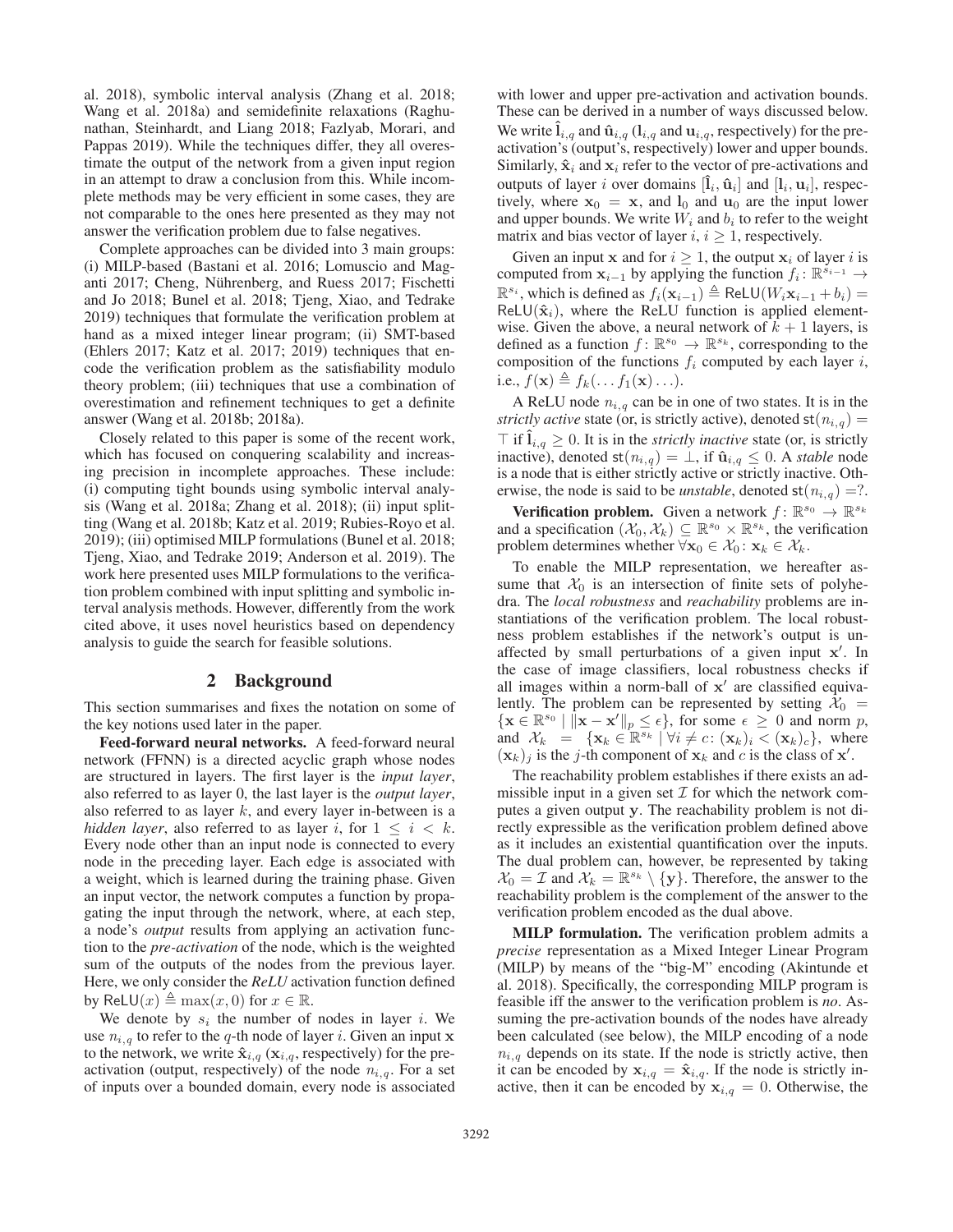encoding of the node is given by:

$$
\mathbf{x}_{i,q} \geq 0, \qquad \mathbf{x}_{i,q} \geq \hat{\mathbf{x}}_{i,q}, \n\mathbf{x}_{i,q} \leq \hat{\mathbf{u}}_{i,q} \cdot \delta_{i,q}, \quad \mathbf{x}_{i,q} \leq \hat{\mathbf{x}}_{i,q} - \hat{\mathbf{l}}_{i,q} \cdot (1 - \delta_{i,q}),
$$

where  $\delta_{i,q}$  is a binary variable such that  $\delta_{i,q} = 0$  iff  $\mathbf{x}_{i,q} = 0$ and  $\delta_{i,q} = 1$  iff  $\mathbf{x}_{i,j} = \hat{\mathbf{x}}_{i,q}$ .

For an MILP program comprising a set  $\Delta$  of binary variables, a (partial) *configuration* is a (partial) function h :  $\Delta \rightarrow \{0, 1\}$  that assigns to each variable (some of the variables) a value from  $\{0, 1\}$ . The set of all possible partial configurations is said to be the program's *configuration space*.

A leading approach for solving MILP programs is the branch-and-bound method. In branch-and-bound, each integrality constraint  $\delta_{i,j} \in \{0,1\}$  is relaxed to a linear constraint  $\delta_{i,j} \in [0,1]$ , thereby defining a linear program which can be solved in polynomial-time (Karmarkar 1984). Integrality is iteratively enforced by dividing the search domain into sub-regions excluding fractional solutions. In the context of neural networks, the efficacy of branch-and-bound depends on (i) the number of binary variables, i.e., the number of unstable nodes, and (ii) the tightness of the linear relaxations, i.e., the tightness of the pre-activation bounds.

Calculating bounds. Interval arithmetic derives preactivation bounds by propagating the interval of the input domain through the network. However, the resulting bounds are often over-approximated as the method neglects dependencies between the input nodes, and propagating the overapproximated bounds leads to larger over-approximations following each layer. To enable tighter approximations, rather than propagating concrete intervals, approaches based on symbolic interval analysis (Wang et al. 2018a) define linear equations for the lower and upper bounds which are built from variables expressing the inputs of the network. To tackle the non-linearity of the ReLU function, propagating the equations involves their linear relaxation (Wang et al. 2018a). Lastly, even tighter bounds can be obtained by splitting the input domains into several sub-domains and solving the verification problem for each sub-domain (Wang et al. 2018b; 2018a; Katz et al. 2019).

#### 3 Dependency Analysis

As discussed in the previous section, a major impediment to the scalable verification of ReLU-based FFNNs is the configuration space generated by the piecewise linearity of the ReLU nodes. Several approaches have been put forward for reducing the number of non-linearities that need to be considered for solving the verification problem. In particular, techniques that split the input domain have been shown effective in stabilising the ReLU nodes, thereby generating easier verification problems whose solutions can be combined to decide the original problem in a more efficient manner. Still, since the number of splits that need to be carried out grows exponentially in the number of splits, networks with high input dimensionality remain hard to tackle. To overcome this, we introduce a technique that exploits what we define below as the *network's dependency relation* to reduce the configuration space that needs to be considered in solving a verification problem. Informally, the network's dependency relation can be used to stabilise a ReLU node on



Figure 1: Left: Feedforward neural network exhibiting the dependency "if  $n_{1,2}$  is inactive, then  $n_{2,1}$  is inactive". Right: Depiction of the configuration space reduction induced by the dependency.

the basis of an assumed stable state of another node. Formally it is defined as follows.

Definition 1 (Dependency relation). *Given a neural network* f *that comprises a set of unstable nodes* U*, the* dependency relation for U,  $\mathcal{D}_f \subseteq U \times U$  *is the set of all pairs*  $(n_{i,q}, n_{i,r})$  *such that*  $\mathsf{st}(n_{i,q}) \neq ? \Longrightarrow \mathsf{st}(n_{i,r}) \neq ?$ .

A node  $n_{j,r}$  depends on a node  $n_{i,q}$  if whenever  $n_{i,q}$  is either strictly active or inactive, then  $n_{i,r}$  has to be either strictly active or inactive. It follows that the configuration space generated by a branch-and-bound method can be reduced by stabilising  $n_{j,r}$  whenever  $n_{i,q}$  becomes stable. In particular, for a network with  $n$  unstable nodes, there are  $2^{n-2}$  configurations that violate a given dependency; therefore, each dependency provides a means to reduce the configuration space by a factor of  $1/4$ .

Example 1. *Consider the network shown in the left part of Figure 1. In the figure each interval next to a node denotes the pre-activation bounds of the node. Note that nodes*  $n_1$ , *and n*2,<sup>1</sup> *are unstable. Assume that a branch-and-bound method branches on node*  $n_{1,2}$ *, thereby splitting the optimisation problem into two sub-problems: one where*  $n_{1,2}$  *is strictly active and one where*  $n_{1,2}$  *is strictly inactive. Consider the latter sub-problem. We have that*  $l_{1,2} = 0$  *and*  $u_{1,2} = 0$ *. Therefore,*  $\hat{\mathbf{l}}_{2,1} = 1 \cdot 0 + -1 \cdot 0 = 0$  *and*  $\hat{\bf u}_{2,1}^{\prime\prime} = 1 \cdot 2 - 1 \cdot 0 = 2$ . Hence,  $n_{2,1}$  is strictly active, and *consequently,*  $(n_{i,j}, n_{q,r}) \in \mathcal{D}_f$ *. The right part of Figure 1 depicts the configuration space satisfying said dependency.*

We now proceed to derive a procedure for computing a network's dependency relations. To ease the presentation, we express dependency relations as unions of four disjoint sets  $\mathcal{D}_f = \bigcup_{z,z' \in \{\top,\bot\}} \mathcal{D}_f^{z,z'}$ , where each  $\mathcal{D}_f^{z,z'}$  comprises dependencies pertaining to the ReLU states  $z$  and  $z'$ , i.e.,  $\mathcal{D}_{f}^{\bar{z},z'} \triangleq \{(n_{i,q}, n_{j,r}) \mid \mathsf{st}(n_{i,q}) = z \Longrightarrow \mathsf{st}(n_{j,r}) = z'\}.$ Also, we distinguish between inter- and intra-layer dependencies, which require a different algorithmic treatment. We begin by studying dependencies in the same layer.

**Intra-layer dependencies.** A dependency  $(n_{i,q}, n_{j,r})$  is said to be an *intra-layer dependency* if  $i = j$ . To compute the dependency relation, given a pair of nodes, we compute the lower and upper bounds of a node under the assumption that the pre-activation of the other is zero, and use the bounds to determine the dependencies.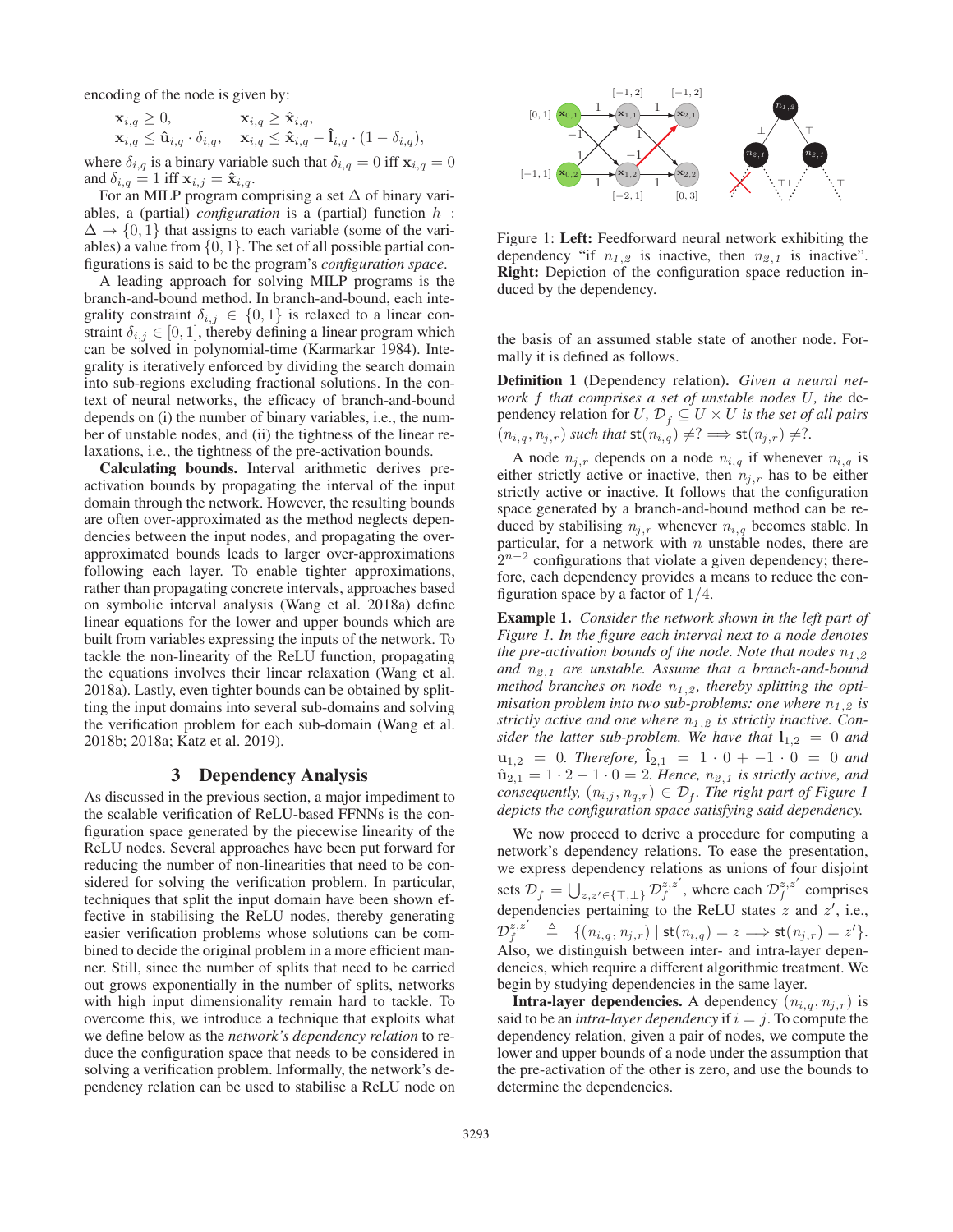

Figure 2: The types of intra-layer dependencies. Top-left: if  $n_{i,q}$  is active, then  $n_{i,r}$  is inactive. **Top-right:** if  $n_{i,q}$  is inactive, then  $n_{i,r}$  is active. Bottom-left: if  $n_{i,q}$  is active, then  $n_{i,r}$  is active. Bottom-right: If  $n_{i,q}$  is inactive, then  $n_{i,r}$  is inactive.

Formally, for a pair of nodes  $n_{i,q}$ ,  $n_{i,r}$ , we define  $\hat{\mathbf{x}}_{i,q,r=0}$ as the set of pre-activations of  $n_{i,q}$  when the pre-activation of  $n_{i,r}$  is zero:

$$
\hat{\mathbf{x}}_{i,q,r=0} \triangleq \left\{ (W_i)_q \cdot \mathbf{x}_{i-1} + (b_i)_q \mid (W_i)_r \mathbf{x}_{i-1} + (b_i)_r = 0 \right\}.
$$

Geometrically, this can be viewed as the intersection of the plane generated by the pre-activations of  $n_{i,q}$  and  $n_{i,r}$ with  $\hat{\mathbf{x}}_{i,r} = 0$ . Note that said intersection always exists as both  $n_{i,q}$  and  $n_{i,r}$  are unstable; therefore, there is an input for which their pre-activations equal zero. On the basis of the lower and upper bounds of  $\hat{\mathbf{x}}_{i,q,r=0}$  and  $\hat{\mathbf{x}}_{i,r,q=0}$ , which can be computed as standard using interval arithmetic, the following lemma identifies the intra-layer dependencies (see Figure 2).

Lemma 1. *For a neural network* f *and a pair of unstable nodes*  $(n_{i,q}, n_{i,r})$ *, the following hold:* 

\n- 1. 
$$
(n_{i,q}, n_{i,r}) \in \mathcal{D}_f^{\top, \perp}
$$
 iff  $\hat{\mathbf{u}}_{i,q,r=0} < 0$  and  $\hat{\mathbf{u}}_{i,r,q=0} < 0$ .
\n- 2.  $(n_{i,q}, n_{i,r}) \in \mathcal{D}_f^{\perp, \top}$  iff  $\hat{\mathbf{l}}_{i,q,r=0} > 0$  and  $\hat{\mathbf{l}}_{i,r,q=0} > 0$ .
\n- 3.  $(n_{i,q}, n_{i,r}) \in \mathcal{D}_f^{\top, \top}$  iff  $\hat{\mathbf{u}}_{i,q,r=0} < 0$  and  $\hat{\mathbf{l}}_{i,r,q=0} > 0$ .
\n

4. 
$$
(n_{i,q}, n_{i,r}) \in \mathcal{D}_f^{\perp, \perp}
$$
 iff  $\hat{\mathbf{l}}_{i,q,r=0} > 0$  and  $\hat{\mathbf{u}}_{i,r,q=0} < 0$ .

Lemma 1 gives a procedure for identifying intra-layer dependencies by computing the right hand side of each of the above clauses for every pair of unstable nodes in a layer. Dependencies between layers require a different treatment.

Consecutive-layer and inter-layer dependencies. A dependency  $(n_{i,q}, n_{j,r})$  is said to be an *inter-layer dependency* if  $j \neq i$ . A special case of inter-layer dependencies are those defined by j = i+1, which we call *consecutive-layer dependencies*. As we show below the latter are sufficient to obtain the smallest possible configuration space.

Lemma 2. *Let* S *be the subset of a given network's configuration space that satisfies all consecutive-layer dependencies. Then, every configuration in* S *satisfies any inter-layer*  $\phi$  *dependency*  $(n_{i,q}, n_{j,r}) \in \mathcal{D}_f^{z,z'}$  *with*  $j - i > 1$ .

It follows that consecutive-layer dependencies are sufficient to determine the minimum configuration space. To obtain a procedure for calculating consecutive-layer dependencies we introduce the result below.

Lemma 3. *For a neural network* f *and a pair of unstable nodes*  $n_{i,q}$ ,  $n_{j,r}$ , for  $j = i + 1$ , the following hold:

1. 
$$
(n_{i,q}, n_{j,r}) \in \mathcal{D}_f^{\perp, \perp} \Leftrightarrow \hat{\mathbf{u}}_{j,r} - (W_j)_{r,q} \cdot \mathbf{u}_{i,q} \le 0.
$$
  
\n2.  $(n_{i,q}, n_{j,r}) \in \mathcal{D}_f^{\perp, \top} \Leftrightarrow \hat{\mathbf{l}}_{j,r} - (W_j)_{r,q} \cdot \mathbf{u}_{i,q} \ge 0.$   
\n3.  $\mathcal{D}_f^{\top, \perp} = \emptyset$   
\n4.  $\mathcal{D}_f^{\top, \top} = \emptyset$ 

Lemma 3 gives a procedure for identifying consecutivelayer dependencies by checking the right hand side of clauses (1) and (2) for every pair of unstable nodes in consecutive layers.

Dependency analyser. Given the above, we now put forward a procedure using the identification of dependencies to reduce the configuration space. The procedure runs in conjunction with a MILP solver, where it builds a new constraint for each dependency which it adds to the program being analysed by the solver. This is performed at runtime during the branch-and-bound procedure, as the computation of the dependencies is consistent with the current, partial configuration of ReLU nodes being considered by the MILP solver. This allows for the identification of dependencies whilst several nodes have already been stabilised, as opposed to offline methods where most nodes would typically be unstable, thereby hindering the existence of dependencies, as it is rarer for a node to cause a state change on another.

Consider a partial configuration  $h$  being considered by the MILP solver. To determine its validity, the solver either extends it to a complete one that satisfies all constraints or to a partial one that violates at least one of the constraints. The dependency analysis procedure put forward here reduces the number of extensions of  $h$  that need to be evaluated. Algorithm 1 enumerates the steps of the procedure. First, it stabilises the ReLU nodes as per  $h$  and re-computes the bounds for the ones being unstable under  $h$ . On the basis of the bounds, it determines the dependencies as per Lemmas 3 and 1. These are then expressed as constraints, referred to as *dependency cuts*, which are added at runtime to the MILP program. The dependency cuts are defined as follows.

Definition 2 (Dependency cuts). *For a partial configuration*  $h: \Delta \rightarrow [0, 1]$ *, the associated* dependency cut *cut<sub>d,h</sub> of a* dependency  $d \triangleq (n_{i,q}, n_{j,r}) \in \mathcal{D}^{z,z'}_f$  is a MILP constraint *defined as follows:*

$$
cut_{d,h} \triangleq \gamma_{j,r}(z') \leq \sum_{h(\delta)=0} \delta + \sum_{h(\delta)=1} 1 - \delta + \gamma_{i,q}(z),
$$

*where*  $\gamma_{i,q}(z)$  *equals*  $\delta_{i,q}$  *if*  $z = \perp$  *and*  $1 - \delta_{i,q}$  *if*  $z = \top$ *.* 

A dependency cut derived from a configuration  $h$  is satisfied by an extension of  $h$  iff the extended configuration satisfies the corresponding dependency; it follows that each dependency cut removes from the search space all configurations extending h that do not satisfy the dependency. Additionally, for any configuration that does not extend  $h$ , the cut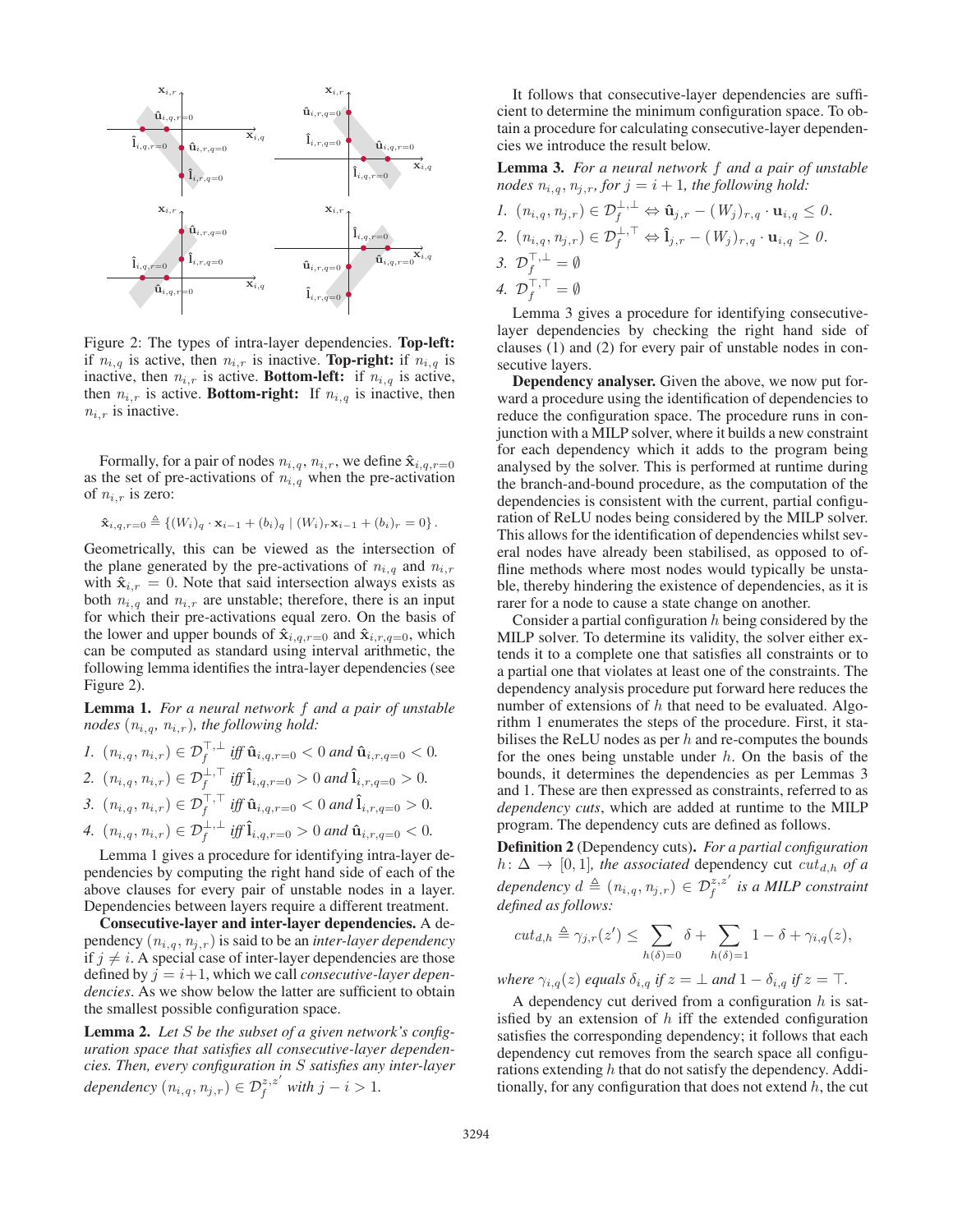Algorithm 1 The dependency analysis procedure.

|    | 1: <b>procedure</b> DEPENDENCY ANALYSIS(milp, $h$ )                                     |
|----|-----------------------------------------------------------------------------------------|
| 2: | <b>Input:</b> MILP milp, partial configuration $h$ .                                    |
| 3: | for each $h(\delta_{i,q}) = 0$ do                                                       |
| 4: | $\mathbf{l}_{i,q} \leftarrow 0, \mathbf{u}_{i,q} \leftarrow 0$                          |
| 5: | Compute remaining bounds (Section 2).                                                   |
| 6: | Compute $\mathcal{D}_f$ (Lemmas 3 and 1).                                               |
| 7: | <b>Add</b> $\left\{ cut_{d,h} \mid d \in \mathcal{D}_f \right\}$ to milp (Definition 2) |
|    |                                                                                         |

Algorithm 2 The verification procedure.

|     | 1: <b>procedure</b> VERIFY(N, $(\mathcal{X}_0, \mathcal{X}_k)$ )        |
|-----|-------------------------------------------------------------------------|
| 2:  | <b>Input:</b> network N, specification $(\mathcal{X}_0, \mathcal{X}_k)$ |
| 3:  | Output: YES/NO                                                          |
| 4:  | sub-problems $\leftarrow$ split(N, $(\mathcal{X}_0, \mathcal{X}_k)$ )   |
| 5:  | $result \leftarrow \text{YES}$                                          |
| 6:  | for $P$ in sub-problems do                                              |
| 7:  | $milp \leftarrow encode(P)$                                             |
| 8:  | $sub-result \leftarrow milp\_solver(milp)$                              |
| 9:  | if sub-result is feasible then                                          |
| 10: | result $\leftarrow$ NO                                                  |
| 11: | break                                                                   |
| 12: | return result                                                           |

is trivially satisfied, thereby not altering the search space for those configurations. The former is shown by clause (1) and the latter is proved by clause (2) of the following theorem.

**Theorem 1.** Let *h* be a partial configuration and  $d \in \mathcal{D}_f^{z,z'}$ *a dependency. Then, the following hold:*

- *1. For every*  $h'$  *with*  $h \subseteq h'$ *,*  $h' \models cut_{d,h}$  *iff*  $h' \models d$ *.*
- 2. For every h' with  $h \nsubseteq h', h' \models cut_{d,h}.$

The above concludes the description of the dependency analysis procedure. The procedure runs in time  $\mathcal{O}(k \cdot s^2)$ , where  $k$  is the number of layers and  $s$  is the layers' maximal size. Clearly running this procedure has a cost. In the next section we will experimentally evaluate how frequent these calls should be. Also, note that since our dependency framework is a function of the bounds of the ReLU nodes, the procedure can further be optimised by using domain splitting and symbolic interval propagation methods, since these lead to tighter intervals for the ReLU nodes.

In the next section we show that all these factors combined improve the scalability of formal verification of neural networks over the state-of-the-art.

## 4 The **Venus** Verification Tool

In this section we introduce Venus (Venus 2019), a verification toolkit that implements the dependency analysis procedure and augments it with symbolic interval arithmetic and domain splitting techniques. While methods on domain splitting divide the input domain into sub-domains, thereby tightening the nodes' bound intervals, methods on symbolic interval arithmetic enable the efficient and tight approximation of the latter; therefore, by Lemmas 1 and 3, both methods promote the existence of dependencies.

Algorithm 3 The splitting procedure.

|                  | 1: <b>procedure</b> $SPLIT(P)$                                               |
|------------------|------------------------------------------------------------------------------|
| 2:               | <b>Input:</b> verification problem $P = (N, (\mathcal{X}_0, \mathcal{X}_k))$ |
| $\overline{3}$ : | <b>Output:</b> a set of verification sub-problems.                           |
| 4:               | $d \leftarrow 1$<br>$\triangleright$ Splitting depth                         |
| 5:               | tosplit $\leftarrow$ [(d, $\mathcal{X}_0$ )]                                 |
| 6:               | $sub-problems \leftarrow \lceil \rceil$                                      |
| 7:               | while <i>tosplit</i> not empty <b>do</b>                                     |
| 8:               | $d, R \leftarrow$ pop top element of <i>tosplit</i>                          |
| 9:               | $R_1, R_2 \leftarrow$ best_split(R)                                          |
| 10:              | if worth_split( $R$ , $R_1$ , $R_2$ , d) then                                |
| 11:              | add $(d + 1, R_1), (d + 1, R_2)$ to <i>tosplit</i>                           |
| 12:              | else                                                                         |
| 13:              | add $(N, (R, \mathcal{X}_k))$ to sub-problems                                |
| 14:              | <b>return</b> sub-problems                                                   |
|                  |                                                                              |

The verification procedure upon which Venus is based is outlined in Algorithm 2. The procedure follows a divideand-conquer approach whereby it recursively splits the input domain until certain heuristic criteria are met and solves the verification sub-problems associated with each sub-domain. Each sub-problem is encoded as a MILP program. These can be analysed in parallel. A MILP program is feasible iff the answer to its associated verification problem is "no". By the definition of the verification problem (Section 2), the answer to the original problem is "no" iff there is at least one subproblem whose answer is "no". So, as soon as one of the subproblems is found to be feasible, the procedure terminates without analysing the remaining MILP programs.

Venus uses the "big-M" encoding for the verification problems, and strengthens the linear relaxations by adding *dependency cuts* and *"ideal cuts"* (Anderson et al. 2019) to the MILP programs. The cuts are added at runtime through solver callbacks. Although the cuts strengthen the relaxation, they add complexity to the sub-problems within the solver. Therefore, the addition of a large number of cuts can slow down the solver. Following this, cuts are only added in a fraction of all solver callbacks.

Splitting procedure. The splitting procedure is outlined by Algorithm 3. The procedure recursively splits the input domain by selecting at each step one of the input dimensions and dividing its range in half.

The dimension is heuristically selected on the basis of what we call the *stability-ratio*, the ratio of stable to total number of nodes for a given network and input domain (Line 9). In particular, for each input dimension, we bisect the input domain along the dimension, compute the stabilityratio for each of the two resulting sub-domains and record the average stability-ratio. Then, the dimension along which to split is selected as the one that maximises the recorded averages, or, equivalently, as the one that achieves (on average) the greatest reduction of the configuration space of the induced sub-problems.

Clearly, the number of splits that need to be performed in order to obtain (significantly) simpler sub-problems grows in the number of dimensions. As a result, since the number of sub-problems grows exponentially in the number of splits,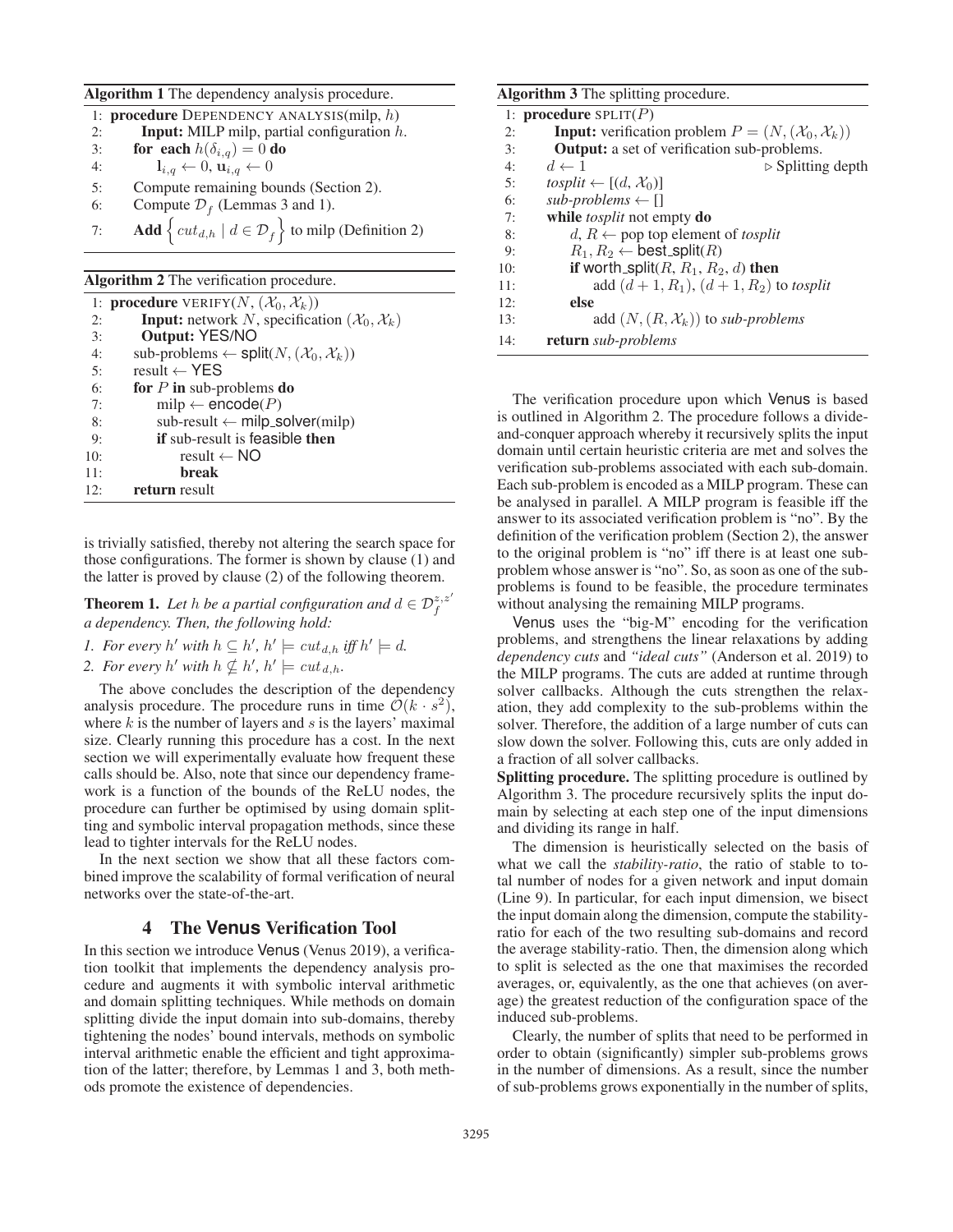the number of sub-problems that need to considered grows exponentially in the number of dimensions. So, whereas verification problems for networks with low input dimensionality can effectively be divided into a number of small subproblems that are easier to solve, problems for networks with high input dimensionality render such partitions intractable. As reported in the next section, a key advantage of Venus over related tools lies in its ability to solve both low and high input dimensionalities. While domain splitting is very effective for low input dimensionalities, MILP solvers in conjunction with dependency analysers are very powerful for high input dimensionalities. Venus combines the two approaches by considering a heuristic criterion that terminates splitting and signals the employment of an MILP solver (Line 10). The criterion expresses an estimation of the difficulty of the verification problem before splitting versus its difficulty after splitting.

The estimation of the difficulty of a problem  $p$  at splitting depth  $d$  that we consider is defined by

$$
score(p, d) = \frac{stability\_ratio(p) - stability\_ratio(P)}{d^{\frac{1}{m}}},
$$

where  $P$  is the original verification problem and  $m$  is the *splitting parameter*. The larger the score the less difficult the verification problem is estimated to be. The score rewards the improvement of the stability ratio with respect to the original problem and penalises large splitting depths. The splitting parameter controls the degree of "discount" to the splitting depth penalty, where higher values of  $m$  signify larger discount. So, following the above discussion, in the case of problems over networks with low input dimensionality, the splitting parameter should be kept high so as to favour splitting. Differently, for problems over networks with high input dimensionality, the splitting parameter should be kept low in order to discourage splitting.

Given a problem  $p$  at splitting depth  $d$ , and the subproblems  $p_1$  and  $p_2$  resulting from splitting the chosen dimension of the input domain of  $p$ , the splitting is carried out only if the score of  $(p, d)$  is less than the average of the scores of  $(p_1, d+1)$  and  $(p_2, d+1)$ . In cases where excessive splitting is still observed, a cut-off stability-ratio is used above which the splitting process terminates independently of the aforementioned scores.

Implementation. The architecture of Venus is shown in Figure 3. The toolkit comprises the following components: (i) the *Splitter* performing domain splitting and adding the derived sub-problems to the jobs queue; and (ii) the *Worker* reading sub-problems from the jobs queue, solving them by calling an MILP-solver and dependency analyser ensemble, and recording the verification results to the results queue. Venus aggregates the results from the workers and reports the combined verification result as per Algorithm 2. Both the *Splitter* and *Worker* follow a parallelisation scheme whereby several splitters and workers carry out the domain splitting and the MILP analysis in parallel. Venus is implemented in Python 3.7 and relies on Gurobi 8.1 for the MILP backend.



Figure 3: The architecture of Venus.

## 5 Experimental Results and Evaluation

In this section we evaluate Venus on a number of widely used benchmarks and compare it against the state-of-the-art neural-network verification engines.

For the comparisons we restrict our attention to *complete* methods; while these are often less scalable than incomplete ones, they provide full guarantees on the correctness of their outputs, which is a key objective here. At present, the leading complete verification tools are Marabou (Katz et al. 2019) and Neurify (Wang et al. 2018a). To assess the improvement of Venus over plain MILP-based verification, we additionally compare Venus against NSVerify (Akintunde et al. 2018). We used the most commonly used benchmarks in the context of FFNNs verification:

ACAS Xu (Julian et al. 2016) comprises 45 ReLU-based FFNNs, which were developed as part of an airborne collision avoidance system to advise horizontal steering decisions for unmanned aircrafts. We considered the specifications reported in (Katz et al. 2017). Each was tested on all 45 networks, thereby giving rise (for a total of 10 specifications) to 172 verification problems. For the experiments, Venus was run with 2 splitters, 4 workers, the stabilityratio cutoff set to 0.7, the depth discount set to 20 and with the dependency analyser turned off; Neurify was run with MAX\_THREAD set to 2; Marabou was run with the parameters reported in (Katz et al. 2019).

MNIST (LeCun, Cortes, and Burges 1998) is a dataset comprising images of hand-written digits 0-9, each formatted as a 28x28x1-pixel grayscale image. We used MNIST to train a FFNN with 2 hidden layers, each comprising 512 neurons. We verified the network against local robustness for a perturbation radius of 0.05 on 100 randomly selected images. For the experiments, we ran Venus with 2 splitters, 2 workers, the stability-ratio set to 0.4, the depth discount set to 4, and the dependency analyser turned on; Neurify was run with MAX\_THREAD set to 1; Marabou was run with the parameters reported in (Katz et al. 2019).

CIFAR-10 (Krizhevsky, Nair, and Hinton 2014) is a dataset comprising images of objects from 10 different classes (airplanes, cars, birds, cats, etc.). Each image is formatted as a 32x32x3-pixel colour image. We used CIFAR-10 to train a FFNN with 3 hidden layers, the first comprising 1024 neurons, and the second and third comprising 512 neurons. We verified the network against local robustness for a perturbation radius of 0.01 on 100 randomly selected images. We ran all tools with the same parameters as for MNIST.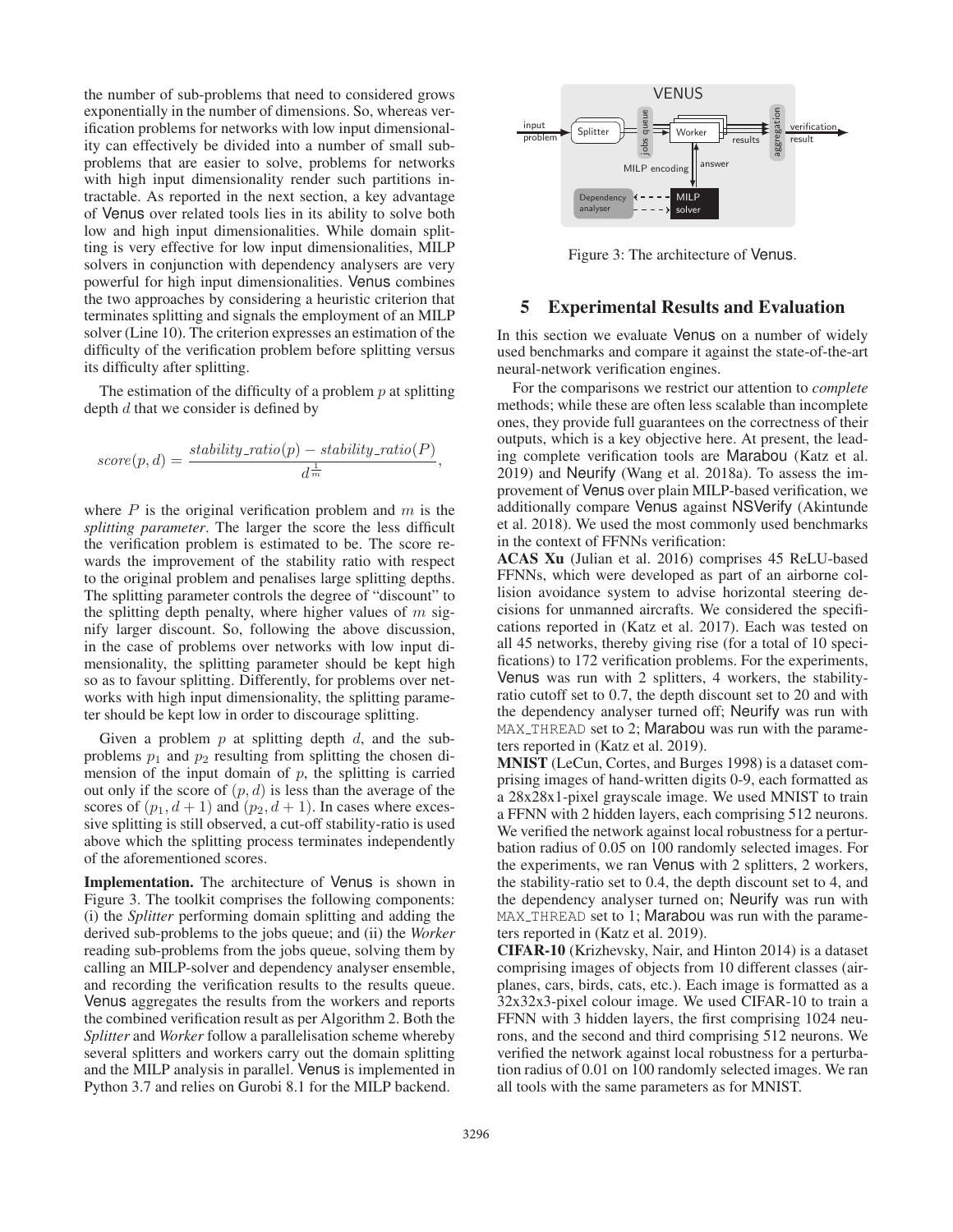|          |         |                                 |                     |  | <b>MNIST</b> (100 verification queries) <b>CIFAR-10</b> (100 verification queries) <b>ACAS XU</b> (172 verification queries) |       |                                  |              |        |                     |         |                                                  |                          |        |                           |
|----------|---------|---------------------------------|---------------------|--|------------------------------------------------------------------------------------------------------------------------------|-------|----------------------------------|--------------|--------|---------------------|---------|--------------------------------------------------|--------------------------|--------|---------------------------|
|          | $n_{s}$ | $t_{all}$                       | $t_{solved}$ $av_s$ |  | $\frac{t_{all}}{t^{\text{Venus}}}$                                                                                           | $n_s$ | $t_{all}$                        | $t_{solved}$ | $av_s$ | $\frac{t_{all}}{t}$ | $n_{s}$ | $t_{all}$                                        | $t_{solved}$             | $av_s$ | $\frac{t_{all}}{t}$ Venus |
| Venus '  |         | 100 5,953.46                    |                     |  |                                                                                                                              |       | $573.38$ 9.10 $-$ 100 857.11     |              |        | $560.04$ 7.36 -     |         | $170$ 19,642.57 5,527.76 36.36 -                 |                          |        |                           |
| Marabou  |         | $0\quad 86,400,00$              |                     |  |                                                                                                                              |       | $ -$ 14.51   0 86.400.00 $-$     |              |        |                     |         | $- 100.80$   156 140,916.96 75,747.78 498.3 7.17 |                          |        |                           |
| Neurify  |         | 65 126,007.24 7.00 0.11 21.17   |                     |  |                                                                                                                              |       | 76 87,178.46 778.46 10.24 101.71 |              |        |                     |         | 167 23,628.75 2,555.38 16.81                     |                          |        | 1.2                       |
| NSVerify |         | 95 26,906.81 2,515.15 39.9 4.52 |                     |  |                                                                                                                              |       |                                  |              |        |                     |         | 100 6,898.64 3,460.41 45.53 8.04   6 86,400.00   | <b>Contract Contract</b> |        | 30.77                     |

Table 1: Experimental results obtained when running Venus, Marabou, Neurify and NSVerify.

All experiments were carried out on an Intel Core i7-7700K (4 cores) equipped with 16GB RAM, running Ubuntu 18.04. Each verification query had a *local* timeout of 1 hour. The sum of verification queries associated with each benchmark had a *global* timeout of 24 hours. Table 1 reports the experimental results. For each of the tools and benchmarks, the table gives the number  $n<sub>s</sub>$  of verification queries that were solved, the overall time  $t_{all}$  taken for all queries, the overall time  $t_{solved}$  and the average time  $av_s$ taken for the queries that three best performing tools were able to solve, and the ratio between overall time taken  $t_{all}$ by a tool over that of Venus,  $t_{all}^{\text{Venus}}$ .

The results obtained on MNIST show that Venus was the most performing of the toolkits, both in terms of the overall verification time and the number of verification queries solved. Neurify was not able to analyse 35 of the queries because of excessive memory consumption. For these cases, we considered Neurify as having timed out. Marabou did not solve any of the queries under local and global timeouts. NSVerify performed better than both Neurify and Marabou. Venus was found 4.52 times faster than NSVerify and 21 times faster than Neurify. For CIFAR-10 the difference between Venus and the other tools was greater, suggesting that the higher the dimensionality and complexity of the model, the bigger the difference.

Venus's performance was also found superior on ACAS XU, both in terms of the overall verification time and the number of queries solved. Neurify was the fastest tool w.r.t. the number of queries that all the tools could solve. Marabou solved a comparable number of queries to Venus and Neurify but was slower than both of them. NSVerify solved only 6 queries within the local and global timeouts.

Figure 4 gives a graphical representation of the total number of verification queries that each tool could verify as a function of time. In summary, Venus solved most verification instances after approx. 15 secs. Also, to the best of our knowledge, Venus is the only tool that can seemingly analyse both low-dimensional and high-dimensional networks, outperforming the state-of-the-art tools for each class, often by more than one order of magnitude. The only aspect we found Venus to be less performing was counterexample generation where Neurify was the fastest tool.

The experiments also suggest that the verification of networks with low input-dimensionality is particularly amenable to domain splitting, as domain splitting techniques act as effective configuration-space minimisers. As a result, branch-and-bound methods that combine domain splitting are advantageous over ones that do not, as indicated by the outperformance of Venus over NSVerify on ACAS.

| Ablation test       | $n_{\rm s}$ | $av_s$    | $t_{all}$                   | $t_{solued}$      |
|---------------------|-------------|-----------|-----------------------------|-------------------|
| Big-M formulation   |             |           | 98 38.15 13,555.49 3,700.62 |                   |
| Splitting           | 98.         |           | 42.58 11,409.96 4,129.83    |                   |
| Ideal formulation   |             | 100 36.02 | 6,777.95 3,460.17           |                   |
| Splitting+Ideal     |             | 100 36.75 | 8,277.85 3,565.02           |                   |
| <b>Inter Deps</b>   | 99          | 30.06     |                             | 8,561.21 2,916.23 |
| Intra Deps          | 98          | 33.03     | 10,426.82 3,203.54          |                   |
| Inter+Intra Deps    | 98          | 25.81     | 9,729.07 2,503.41           |                   |
| All methods enabled |             | 100 26.52 | 5,953.46 2,572.90           |                   |

Table 2: Ablation experiments for MNIST. The average is calculated for the images that are verified in all cases. Similarly,  $t_{solved}$  is calculated for the images verified in all cases.



Figure 4: Number of verification queries that Venus, Neurify, Marabou and NSVerify could solve as a function of time.

Differently, for high-dimensional input domains, the experiments suggest that domain splitting methods do not significantly reduce the configuration space, as indicated by the degraded performance of Neurify and Marabou on MNIST and CIFAR-10. In contrast, techniques that directly target the reduction of the configuration space exhibit high efficacy over high-dimensional inputs, as exemplified by Venus and NSVerify. Venus is more effective than NSVerify by considering FFNN-specific configuration-space reductions. This suggests that MILP solvers are not necessarily best used as black boxes, but application-specific considerations can help to improve their effectiveness.

Indeed, the performance gains exhibited by Venus over NSVerify on MNIST and CIFAR-10 are a consequence of combining dependency analysis and ideal formulations. This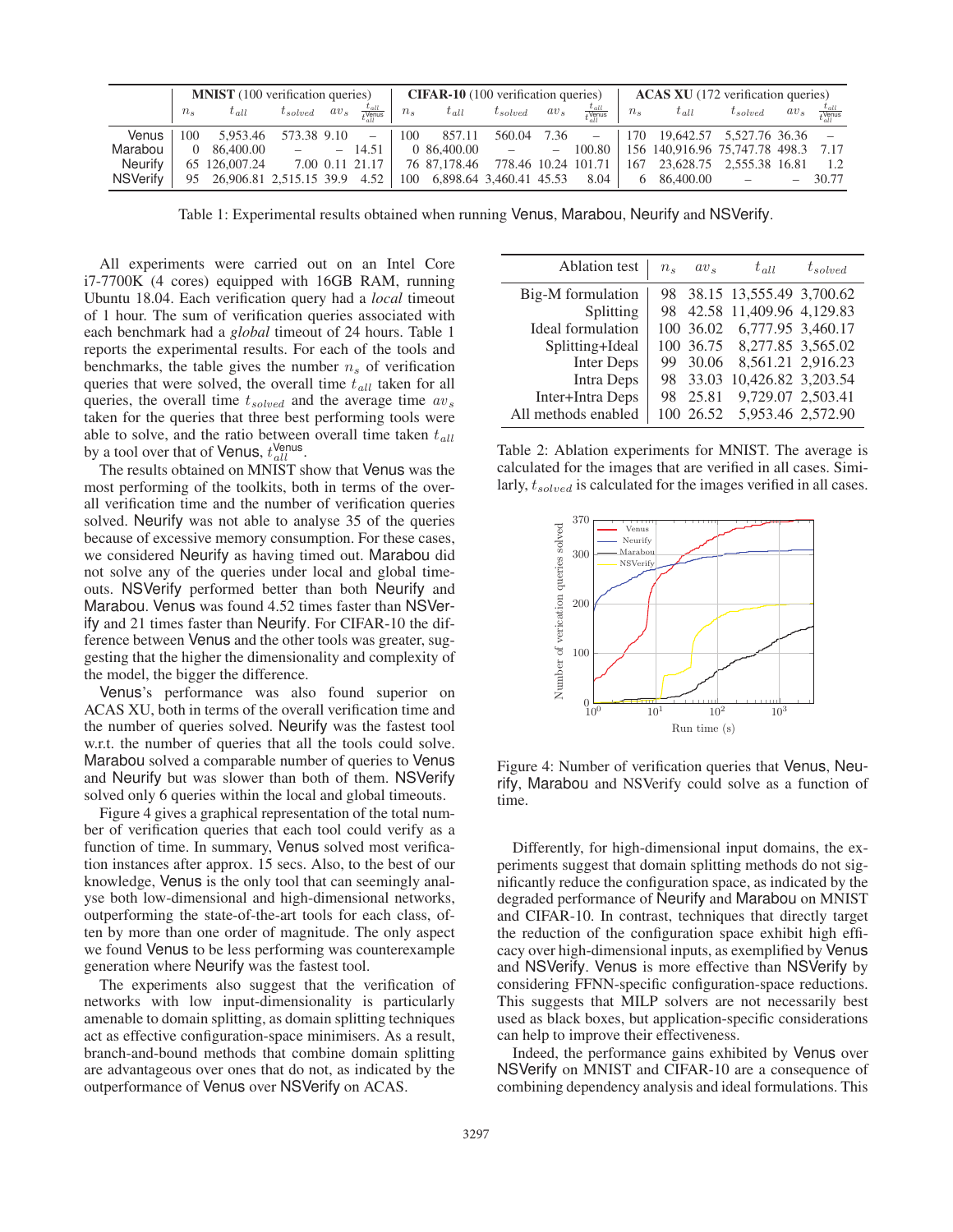

Figure 5: Average runtime of Venus on MNIST as a function of callback frequency.



Figure 6: Total runtime of Venus on MNIST as a function of perturbation radius.

is evidenced by separately evaluating Venus on MNIST for different combinations of the techniques that the tool implements. Table 2 reports ablation experiments to analyse this in detail. The results confirm that domain splitting is not effective for high dimensional inputs. They also show that ideal formulations and dependency analysis improve on pure big-M formulations not only when they are jointly utilised but also when they are independently employed. In the latter case, ideal formulations enabled the verification of two images that could not be verified by dependency analysis, whereas dependency analysis led to better average and total time for verifying all images that could be verified in all cases. In the latter case the results suggest that the combination of dependency analysis and ideal formulations is preferable in terms of all performance metrics than either technique considered in isolation.

As discussed in Section 3, running the dependency analysis procedure has a cost. As a result, the above performance gains can only be obtained after determining how often these calls should be. Figure 5 gives the average runtime of Venus on 100 MNIST images as a function of the frequency with which the dependency analysis procedure is called from a Gurobi callback. High and low frequencies degrade the performance of Venus, whereas frequencies in the range [0.00014−0.00025] balance out the cost of computing dependencies and the reduction of the configuration space enabled by their computation.

We conclude this section by studying the performance of Venus as a function of the perturbation radius for which the robustness of MNIST is established. Intuitively, small perturbation radiuses pertain to easy verification problems on the one hand, as the bounds for the nodes are tighter, and to hard problems on the other hand, as the network is more likely to be robust w.r.t. the corresponding perturbed images. Similarly, large perturbation radiuses pertain to hard verification problems on the one hand, as the bounds for the nodes are looser, and to easy problems on the other hand, as the network is less likely to be robust w.r.t. the corresponding perturbed images. Figure 6 reports Venus's total running time for verifying 100 MNIST images and for perturbation radiuses that range from 0.01 to 0.2. The figure also shows the number of images for which Venus has timed out and for which the network was found non-robust and robust. The figure shows that Venus is consistently efficient for all perturbation radiuses (with an average verification time per image of less than 90 seconds). The figure also indicates that the performance of Venus is mostly degraded for perturbation radiuses within the range [0.05, 0.07]. Notably, these radiuses result in verification problems that do not permit for sufficiently tight bounds for the nodes whilst not exhibiting sufficiently adversarial regions.

## 6 Conclusions

As we argued in the introduction, the deployment of learning methods based on neural networks in safety critical AI applications urgently requires verification and validation methods. A growing area of research is concerned with the development of formal verification methods for neural networks with particular emphasis to ReLU-based deep networks used in vision and control. While progress in this area has been rapid, the present state-of-the-art still falls short of the capabilities required to verify industry-strength models. It is unlikely that this scalability issue will be solved in the immediate future; but there is a need for novel methods to gradually conquer larger and larger networks.

In this paper we introduced the concept of dependency analysis which we developed in the context of a MILP-based verification method. The method further benefits from input splitting and symbolic interval propagation. We derived algorithms based on the resulting theory and reported the results obtained with Venus, a novel tool for the verification of neural networks. As we demonstrated experimentally on three different, widely used benchmarks, Venus could solve more verification queries than the present state-of-the art tool based on complete methods. Venus is also the fastest tool to verify the correctness of a network; in some cases Neurify proved to be faster in finding counterexamples.

In future work we intend to apply Venus to the verification of more complex specifications for neural networks including transformational robustness (Kouvaros and Lomuscio 2018).

Acknowledgements. This research was partly funded by DARPA under the Assured Autonomy program, the Royal